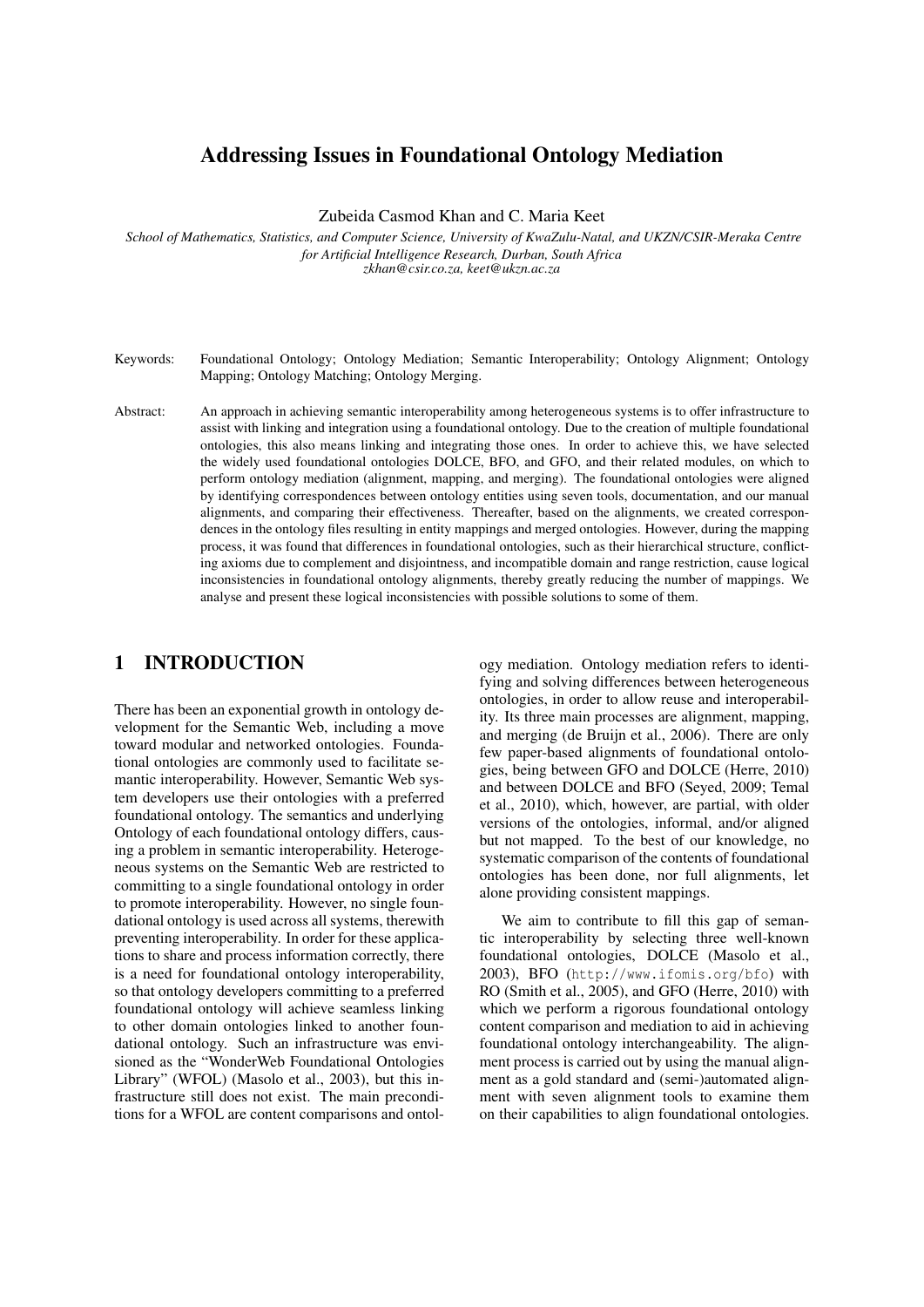The accuracy and percentage of alignments that were found vary greatly among the tools due to their diverse alignment algorithms, ranging from 18 to 94% and 17 to 31%, respectively. Further alignment issues appear in the transitivity of alignments across the three foundational ontologies due to absence of some entity or conflicting parthood theories, whilst some may be resolved by asserting them as sibling classes. Mapping the aligned entities whilst keeping a consistent ontology reduces the feasible set from 85 alignments to 43 successful mappings due to disjointness and complement axioms elsewhere in the ontology, and due to incompatible domain and range axioms, which in some cases can be solved from a logic viewpoint by asserting subsumption instead. For each mediation process (alignment, mapping and mediation), we present the issues encountered for foundational ontology mediation and aim to solve these issues.

In the remainder of the paper, we provide a literature review in Section 2. A high-level content comparison of the foundational ontologies is described in Section 3, which is followed by an analysis of alignments in Section 4, and of the mappings in Section 5. We discuss the results in Section 6 and conclude in Section 7.

## 2 LITERATURE REVIEW

There has not been much work done in comparing content of the foundational ontologies. By this, we mean comparing their classes, properties and relations. Some work on comparing the primitive relations of BFO (i.e., the Relation Ontology (RO)) and DOLCE has been done (Seyed, 2009) where it is found that the philosophies behind the foundational ontologies affect the way the relations are modelled. For instance, BFO is based on realist principles and has no abstract entities while GFO is both descriptive and realist in nature and allows abstract entities in an ontology, and BFO's parthood relation has part does not consider abstract entities, while GFO has a parthood relation abstract has part that considers abstract entities at a higher-level than its has part relation.

Temal et al. (Temal et al., 2010) created a BFO-DOLCE mapping in order to integrate medical information. The classes (universals or categories) are mapped with equivalence and subsumption relations. Based on the older so-called SNAP and SPAN version of BFO, they found that all BFO universals were successfully mapped to DOLCE, but not all DOLCE entities could be mapped to BFO. These alignments were not checked on consistency of the mappings and were done on some First Order Logic version of the ontologies, where the SNAP-BFO has, e.g., Boundary,

that BFO v1.1 in OWL does not have, and DOLCE is claimed to have Collection, which appears neither in the principal documentation (Masolo et al., 2003) nor in the OWLized version of DOLCE. Some of their alignments are useful, however, which we will return to in Section 4.

From a computational viewpoint instead of an Ontology and modelling viewpoint, we consider several aspects of ontology mediation and matching. Ontology mediation (de Bruijn et al., 2006) is divided into three operations: mapping, alignment, and merging. To be precise in the terminology we use throughout the paper, we provide several definitions on ontology matching in this section, which are taken from (Euzenat and Shvaiko, 2007), Chapter 3. First, there is the actual mediation, or matching, process:

Definition 1 (Matching Process). *The* matching process *can be seen as a function f which, from a pair of ontologies to match o and o', an input alignment A, a set of parameters p and a set of oracles and resources r*, returns an alignment A' between these ontologies:  $A' = f(o, o', A, p, r)$ .

To be able to talk about an actual alignment or mapping, the notion of "entity language" has to be introduced, which is used to express precisely those entities that will be matched.

Definition 2 (Entity language). *Given an ontology language L, an* entity language *Q<sup>L</sup> is a function from* any ontology  $o \subseteq L$  which defines the matchable enti*ties of ontology o.*

Then, a correspondence consists of a relation between two entities in different ontologies, which is uniquely identified and has some confidence value assigned to it.

Definition 3 (Correspondence). *Given two ontologies o and o' with associated entity languages*  $Q_L$ *and Q<sup>L</sup>* <sup>0</sup> *, a set of alignment relations* θ *and a confidence structure over* Ξ*, a* correspondence *is a 5-tuple:*  $\langle id, e, e', r, n \rangle$ , such that id is a unique identifier of the *given correspondence,*  $e \subseteq Q_L(o)$  *<i>and*  $e' \subseteq Q'_{L'}(o'),$  $r ⊆ θ$ *, and n* ⊆ Ξ*.* 

Ontology alignment, then, is the process of specifying correspondences between entities, by using a particular alignment relation, such as equivalence, subsumption, or a predefined similarity relation.

Definition 4 (Alignment). *Given two ontologies o* and o', an alignment *is made up of a set of correspondences between pairs of entities belonging to QL*(*o*) and  $Q_{L'}(o')$  *respectively.* 

Ontology mapping deals with creating correspondences between ontologies based on alignments such that the resultant ontology is still consistent and does not have unsatisfiable classes or relations. Euzenat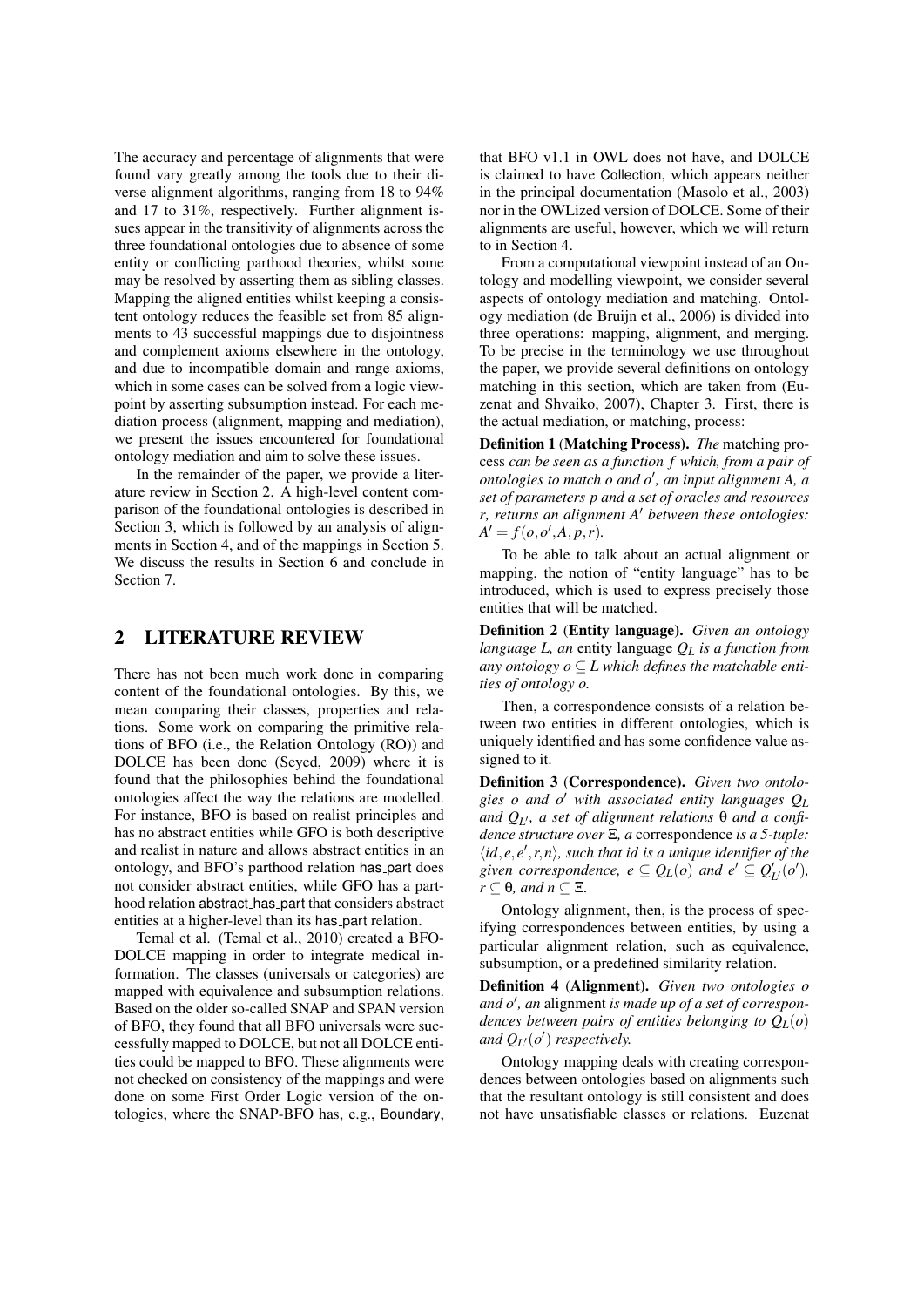and Shvaiko do consider this with respect to models of aligned ontologies, which is too lengthy to repeat here, and De Bruijn et al. does not provide a definition of their idea of mapping as a 'consistent alignment in the context of the whole ontology' either. Therefore, we capture the gist in the following definition, using Euzenat and Shvaiko's notational conventions.

Definition 5 (Mapping). *Given two ontologies o and o* 0 *, a* mapping *is made up of a set of correspondences between pairs of entities belonging to QL*(*o*) and  $Q_{L'}(o')$ , respectively, and this mapping is satis*fiable and does not lead to an unsatisfiable entity in*  $\emph{either o or o'.}$ 

In merging, a new merged ontology is created from the original ontologies.

Definition 6 (Merging). *Given two ontologies o and*  $o'$ , a merging *is the creation of a new ontology*  $o''$ *containing o and o' and all mappings between entities belonging to*  $Q_L(o)$  *and*  $Q_{L'}(o')$  *such that*  $o''$  *does not have unsatisfiable entities and is consistent.*

Overviews of approaches, frameworks, and technologies used to perform ontology mapping, alignment and merging are discussed elsewhere (e.g., (de Bruijn et al., 2006)), and more detail about algorithms and issues can be found in (Euzenat and Shvaiko, 2007).

A number of tasks for the problem at hand are based on ontology mediation. Performing foundational ontology mediation with automated tools is a good approach and a starting point because there are many foundational ontology modules, and foundational ontologies are constantly being updated. It is rather time-consuming to explore each foundational ontology, especially when there are differences in hierarchy and structure. By applying several tools to align foundational ontologies, one can determine which tools are better suited for foundational ontologies, and the type of alignments that are misaligned or not discovered by tools. We summarize the alignment tools that are used in the experimental evaluation, of which we note that LogMap, YAM++, Hot-Match, Hertuda and Optima have been evaluated with positive results by the Ontology Alignment Evaluation Initiative (OAEI) in terms of their precision, recall and other performance measures.

H-Match (Castano et al., 2003) is an algorithm for matching ontologies at different depth levels, with different accuracies, based on user choices. The algorithm takes into account linguistic and semantic features of ontologies to perform matching and uses one of four matching models: surface, shallow, deep or intensive. The surface model only considers linguistic affinity between entity names to measure similarity.

In shallow, deep and intensive models, context is also considered to determine entity similarity.

PROMPT (Noy and Musen, 2000) is an ontology matching plug-in for Protégé that allows for comparison, mappings, and merging between ontologies. It is a semi-automatic method that invokes algorithms based on a combination of concept-representation structure, the relations between entities and user's actions. PROMPT offers the user four different algorithms to use for initial comparison: lexical matching, FOAM plugin, lexical matching with synonyms and using UMLS concept identifiers for matching. It is only supported in older versions of Protégé, which makes it unstable.

LogMap (Jiménez-Ruiz and Cuenca Grau, 2011) automatically generates mappings between ontologies using logic-based semantics of the input ontologies. It offers an improvement to other mapping tools in that it addresses scalability and logical inconsistencies. LogMap allows a user to upload ontologies in a number of formats and implements existing reasoners to check the satisfiability of the ontologies.

YAM++ (Ngo and Bellahsene, 2012) aligns entities by information retrieval or machine learning if training data is available. Three matchers are implemented in YAM++: an element level matcher, a structural matcher and a semantic matcher. The element level and structural mapper discover alignments while the semantic matcher revises these alignments to remove inconsistencies and ensure logical mappings.

HotMatch (Dang et al., 2012) is a tool based on a combination of many matching algorithms. The two types of algorithms are element level and structural matching. However, there is more than one of each implemented. There are also filters in HotMatch, used to remove duplicate mappings found by the matchers. Upon input of a source and target ontology, HotMatch deploys its matchers and filters sequentially resulting in mappings between the two.

Hertuda (Hertling, 2012) is an entity matcher that applies element level matching with a string comparison. The alignments generated by Hertuda are only satisfiable in OWL Lite/DL. As a result, object properties in the ontologies are handled separately. This may cause some difficulties in aligning object properties in the foundational ontologies because their domains and ranges affect the alignments.

Optima (Kolli and Doshi, 2008) is a fully automatic tool which iteratively improves alignments. It is aimed at aligning large ontologies but may also be used for smaller ontologies. Its similarity measure is based on both syntactic and semantic similarity.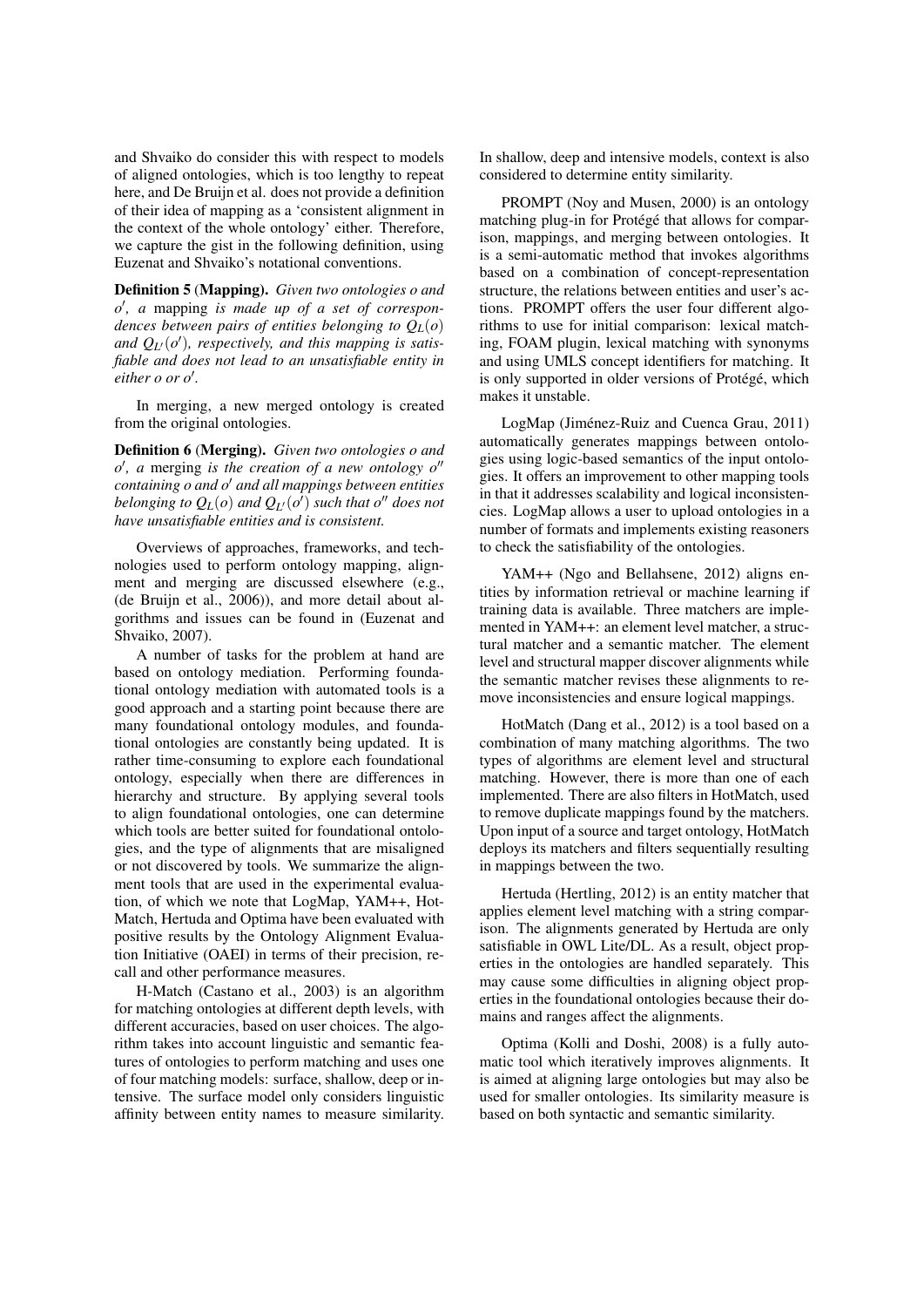# 3 FOUNDATIONAL ONTOLOGY CONTENT COMPARISON

In this section, we provide an informal content comparison between the foundational ontology pairs by identifying differences and similarities between the them. A content comparison is beneficial in that it forms the basis for performing ontology mediation operations. A content comparison does not include abstract comparisons such as those based on philosophical choices, ontological alignments and software engineering properties, which has been addressed elsewhere (Khan and Keet, 2012), but rather a highlevel comparison of the structure, organisation, and entities of the foundational ontologies.

DOLCE, BFO and GFO contain both 3D and 4D entities. Both BFO and GFO name these entities Continuant and Occurrent while DOLCE names them endurant and perdurant. Some syntactic variants exist between DOLCE, BFO, and GFO, e.g., DOLCE's space-region vs. BFO's SpatialRegion vs. GFO's Spatial region. In DOLCE, BFO, and GFO, classes that share the same name and idea are process, function and role.

DOLCE entities are of type particular, BFO's entities are Universals while GFO contains a combination of the two, both Individual and Universal entities. DOLCE and BFO have similar structures at a highlevel only in that both have separate branches of 3D and 4D entities. GFO's high-level structure is different as it offers a distinction between Category and Individual entities. DOLCE's endurant and perdurant branches are linked by participation relations; BFO's and GFO's 3D and 4D entity branches are completely independent of each other.

DOLCE and GFO have advanced support for representing entity properties (e.g., colour) and their values (e.g., blue) while BFO has limited support for this. To describe these entities, DOLCE uses the terms quality, quale and quality-space, BFO uses the term Quality while GFO names these entities Property, Property\_value and Value\_space. DOLCE's quality branch is disjoint to its endurant and perdurant branches. In BFO, on the other hand, Quality is subsumed by Continuant branch, while GFO has Property subsumed by the higher-level Individual. BFO's temporal entities, including temporal regions, intervals, and instants, are subsumed by Occurrent, while DOLCE's temporal entities are split up into three parts, being temporal regions that are subsumed by abstract entities, temporal qualities that are subsumed by quality entities, and subclasses of perdurants. All of GFO's temporal entities are subsumed by its Space-time entity, which is disjoint to its Concrete and Abstract entities. Most of DOLCE's spatial entities are subsumed by its abstract entity with the exception of spatial-location-q which is subsumed by quality, while GFO's spatial entities are subsumed by its space-time entity. BFO's SpatialRegion entity is subsumed by Continuant. DOLCE and GFO have abstract entities while BFO does not.

DOLCE and GFO contain relational properties. BFO does not have relational properties included in the ontology, but rather as a separate ontology, the Relational Ontology (RO) (Smith et al., 2005). BFO 2.0 is currently being developed, where BFO is integrated with RO. DOLCE's relational properties are all based on either of its six primitive relations: parthood, temporary parthood, constitution, participation, quality, and quale. For mereology, DOLCE adopts the axioms of General Extensional Mereology (GEM). BFO core is a comprehensive mereology represented in first-order logic and contains collections, sums and universal axioms. GFO's mereology contains the following axioms: antisymmetry, transitivity, set inclusion, proper parthood, and other GFO-specific axioms based on these.

Thus, the organisation of entities within the three ontologies differ. In some cases, entities that seem similar fall in contradicting or disjoint classes. These differences in structure and organisation may cause inconsistencies when performing mapping, as we shall see later in detail.

# 4 ALIGNMENT

For foundational ontology alignment, i.e., aligning on an entity-by-entity basis, certain aspects of the underlying philosophies of each foundational ontology have been ignored, because else it would result in few or no alignments and for practical usage of their OWL files, they are less pressing issues (e.g., DOLCE is descriptive and contains particulars, while BFO is realist and contains universals). We align classes and object properties with equivalence relations first, and use subsumption relations afterward to resolve some mapping inconsistencies.

We create alignments for 20 pairs of ontologies. These ontologies include DOLCE-Lite, BFO, GFO, FunctionalParticipation, SpatialRelations, and TemporalRelations (which are more-detailed modules of DOLCE), BFORO and GFO-Basic. BFORO refers to the merged ontology of BFO with the RO, and GFO-Basic is a less-detailed module of GFO. We perform ontology alignment by using existing tools, documentation and manually using the content comparison, entity axioms and annotations. Further, for each resource (tool, documentation or manual alignment), we measure its *accuracy* by firstly examining each of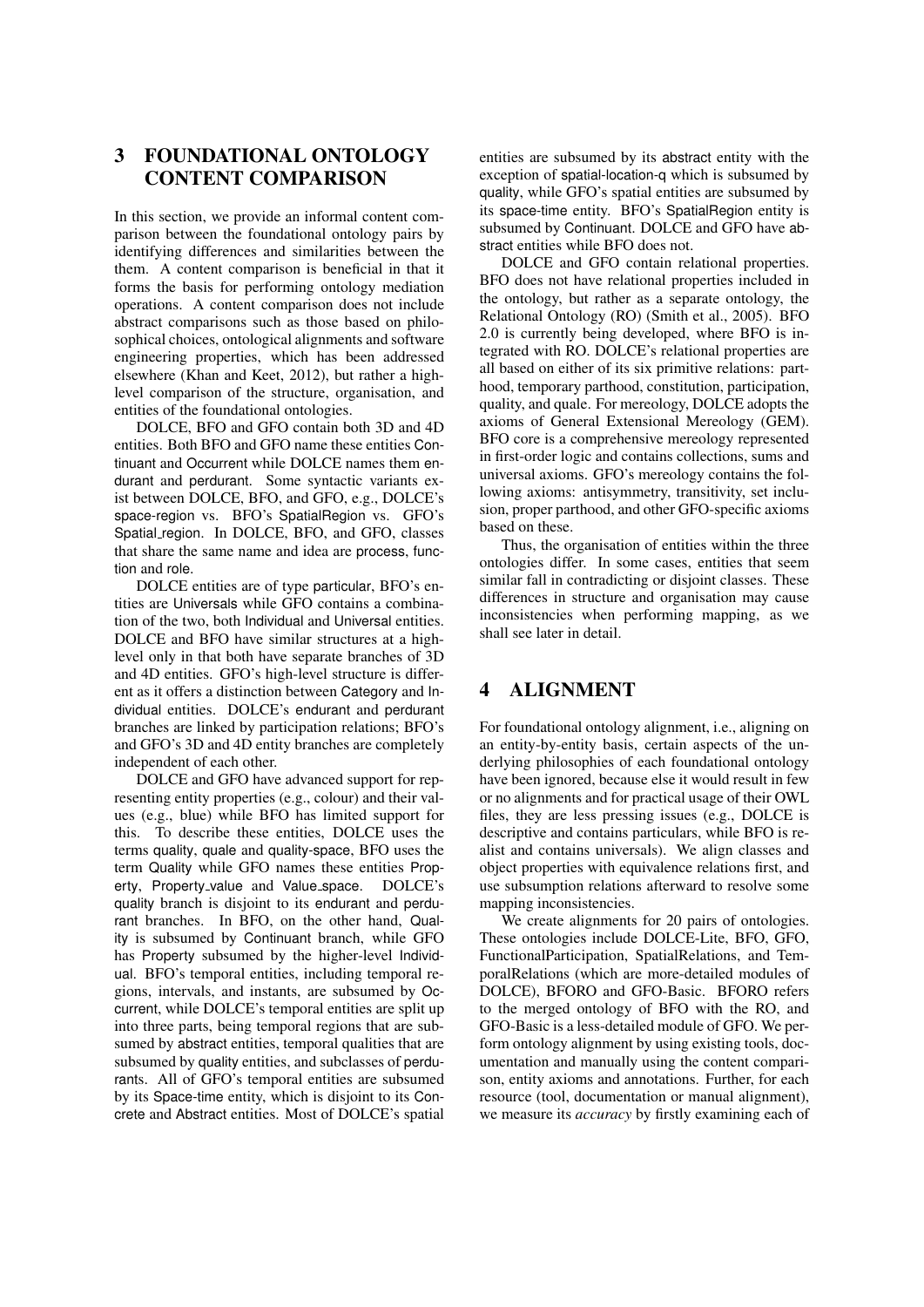its output alignments to determine whether or not the equivalence relation is correct. Thereafter we define accuracy as the number of 'correct' alignments over the total alignments given by the resource (Eq. 1), where 'correct' denotes the alignment is also in the set of alignments found manually, i.e., what is typically considered as the 'gold standard'. We define the *found* measure of the resources as the number of correct alignments over the total possible correct alignments, after manual intervention (Eq. 2).

$$
Accuracy = \frac{|correct\ alignments|}{|total\ alignments_{resource}|} \times 100 \quad (1)
$$

$$
Found = \frac{|correct\ alignments|}{|total\ alignments_{gold}|} \times 100
$$
 (2)

### 4.1 Alignment results

We describe the results of the manual alignments first, and then the results obtained with the matching tools.

#### 4.1.1 Manual alignments

The yield of the manual alignments between the main foundational ontologies (DOLCE-Lite, BFO and GFO) resulted in 17 alignments for DOLCE-Lite  $\leftrightarrow$  BFO, 23 alignments for BFO  $\leftrightarrow$  GFO and 35 alignments for GFO  $\leftrightarrow$  DOLCE-Lite, hence, 75 in total; the complete set of alignments can be accessed at http://www.thezfiles.co.za/ROMULUS/. Of these 75 alignments, 37 are for alignments between object properties and are displayed in Tables 1, 2, and 3. The mapped class alignments are available and discussed elsewhere (Khan and Keet, 2013) and online accessible, and the difference between class alignments and mappings for GFO  $\leftrightarrow$  DOLCE-Lite are displayed in Table 4. When we consider entity alignments including the related modules of the foundational ontologies (e.g., GFO-Basic), there is a total of 85 alignments. Naturally, there are many more than 85 alignments if we consider identical alignments that occur among the same entities in related modules; e.g., DOLCE-Lite: particular  $\leftrightarrow$  GFO: Individual and Functional Participation: particular  $\leftrightarrow$  GFO: Individual. There are 14 alignments common between these three ontologies, which is displayed in Table 5.

The manual alignments were aided by the GFO documentation (Herre, 2010) and checked against the alignments proposed by (Temal et al., 2010; Seyed, 2009). The GFO documentation (Herre, 2010) contains a list of similarities between GFO and DOLCE which helped with the alignment process. Some of the alignments could not be used, however, due to changes in the two foundational ontologies. We were

Table 1: Equivalence alignments for relational properties between DOLCE-Lite and BFO; the alignments numbered in bold font can also be mapped.

|                  | <b>DOLCE-Lite</b>   | <b>BFORO</b>    |
|------------------|---------------------|-----------------|
| 1.               | generic-location    | located_in      |
| 2.               | generic-location-of | location of     |
| $\overline{3}$ . | part                | has_part        |
| 4.               | part-of             | part_of         |
| 5.               | proper-part         | has_proper_part |
| 6.               | proper-part-of      | proper_part_of  |
| 7.               | participant         | has_participant |
| 8.               | participant-in      | participates_in |

Table 2: Equivalence alignments for relational properties between DOLCE-Lite and GFO; the alignments numbered in bold font can also be mapped.

|                   | <b>DOLCE-Lite</b>      | $\overline{\textbf{GFO}}$ |
|-------------------|------------------------|---------------------------|
| 1.                | generic-constituent    | has_constituent_part      |
| 2.                | generic-constituent-of | constituent_part_of       |
| 3.                | generically-           | depends_on                |
|                   | dependant-on           |                           |
| 4.                | generic-dependant      | necessary_for             |
| 5.                | has-quale              | has_value                 |
| 6.                | quale-of               | value_of                  |
| 7.                | boundary               | has_boundary              |
| 8.                | boundary-of            | boundary_of               |
| 9.                | q-present-at           | exists_at                 |
| 10.               | temporary-             | agent_in                  |
|                   | participant-in         |                           |
| 11.               | temporary-participant  | has_agent                 |
| 12.               | generic-location       | occupies                  |
| 13.               | generic-location-of    | occupied_by               |
| 14.               | part                   | abstract_has_part         |
| $\overline{15}$ . | part-of                | abstract_part_of          |
| 16.               | proper-part            | has_proper_part           |
| 17.               | proper-part-of         | proper_part_of            |
| 18.               | participant            | has_participant           |
| 19.               | participant-in         | participates_in           |

Table 3: Equivalence alignments for relational properties in BFO and GFO; the alignments in bold are also mapped.

|     | <b>BFORO</b>    | <b>GFO</b>      |
|-----|-----------------|-----------------|
| 1.  | has_part        | has_part        |
| 2.  | part_of         | part_of         |
| 3.  | has_proper-part | has_proper_part |
| 4.  | proper_part_of  | proper_part_of  |
| 5.  | has_participant | has_participant |
| 6.  | participant_in  | participates    |
| 7.  | located_in      | occupies        |
| 8.  | location_of     | occupied_by     |
| 9.  | has_agent       | has_agent       |
| 10. | agent_in        | agent_in        |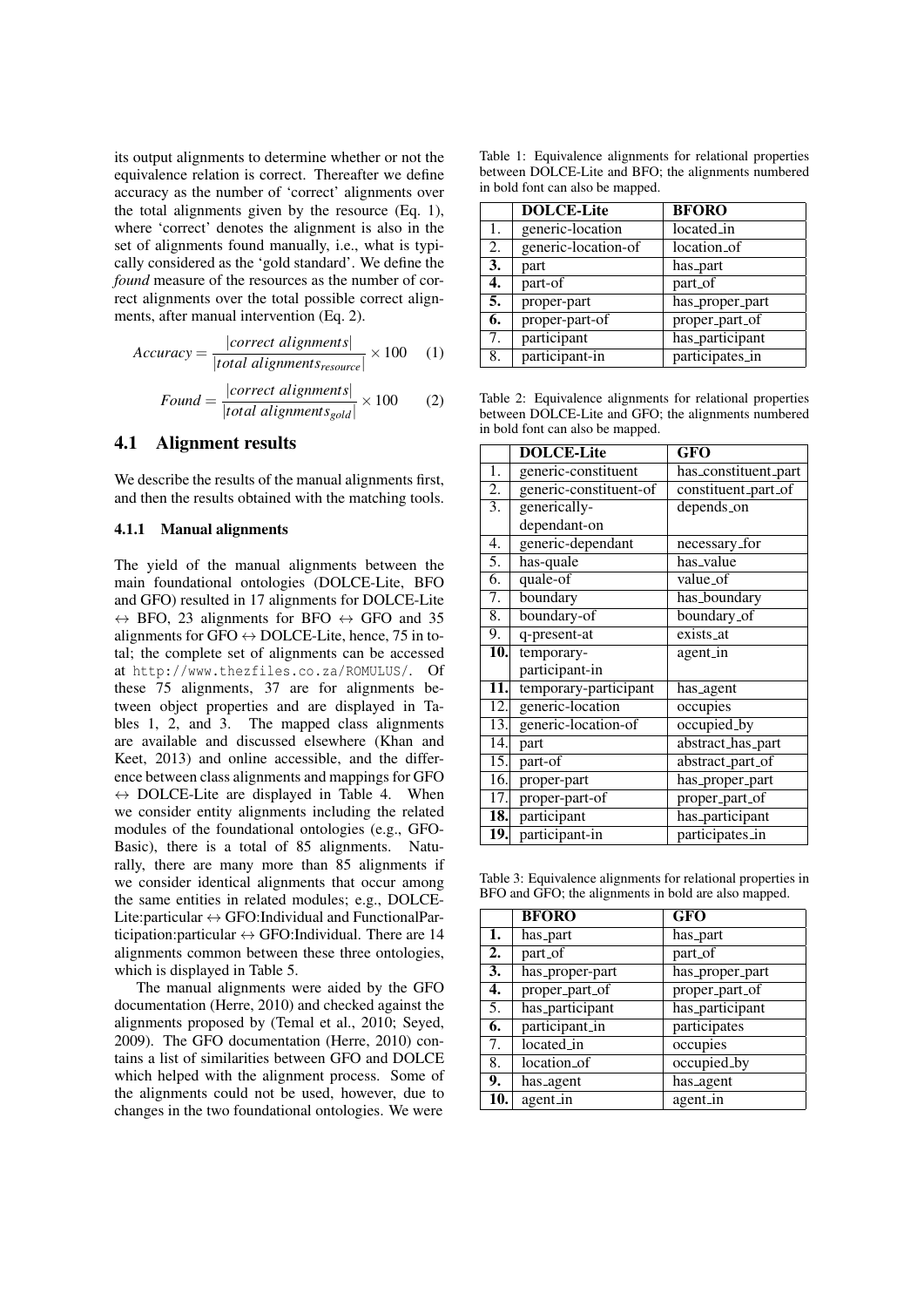able to use 42% of the alignments from the documentation. We discuss four equivalence alignments from (Temal et al., 2010). We changed the alignment bfo:ProcessualEntities  $\leftrightarrow$  dolce:perdurant to bfo:Occurrent  $\leftrightarrow$  dolce:perdurant, because by definition occurrents and perdurants both represent entities that have temporal parts and unfold in time. Temal et al.'s alignment of bfo:Quality with dolce:physicalquality is more precise than ours, because, as mentioned above, we chose to ignore the some philosophies (the realist debate) with the hope of achieving a higher number of alignments. That is, our mapping has bfo:Quality  $\leftrightarrow$  dolce:quality, thereby ignoring the fact that BFO does not consider abstract entities. We agree with bfo:SpatialRegion  $\leftrightarrow$  dolce:space-region and bfo:TemporalRegion  $\leftrightarrow$  dolce:temporal-region, and use this equivalence, too. Seyed (Seyed, 2009) examined only three relations—dependency, quality, and constitution—and found that they are different in DOLCE and BFO. The basic numbers of the alignments are included in Table 6.

Table 4: Equivalence alignments for classes between DOLCE-Lite and GFO ontologies; the alignments numbered in bold font can also be mapped.

|                   | <b>DOLCE-Lite</b> | <b>GFO</b>                      |
|-------------------|-------------------|---------------------------------|
| 1.                | particular        | Individual                      |
| 2.                | endurant          | Presential                      |
| 3.                | physical-endurant | Discrete <sub>-presential</sub> |
| 4.                | physical-object   | Material_object                 |
| 5.                | amount-of-matter  | Amount_of_substrate             |
| 6.                | perdurant         | Occurrent                       |
| 7.                | process           | Process                         |
| 8.                | state             | <b>State</b>                    |
| 9.                | abstract          | Abstract                        |
| $\overline{10}$ . | set               | <b>Set</b>                      |
| 11.               | quality           | Property                        |
| 12.               | quale             | Property_value                  |
| $\overline{13}$ . | quality-space     | Value_space                     |
| 14.               | time-interval     | Chronoid                        |
| 15.               | space-region      | Spatial_Region                  |
| 16.               | temporal-region   | <b>Temporal_Region</b>          |

#### 4.1.2 Automated alignments

Table 7 lists the numbers of alignments found by the selected tools. We describe some further data in the remainder of this section.

H-Match generated many alignments, but most of the output was not accurate. Many entity pairs that were matched using H-Match were found to be incorrectly aligned; e.g., DOLCE-Lite:quale  $\leftrightarrow$  bfo:Role. This resulted in us being able to use only 18% of these alignments, with the rest being false positives.

Table 5: Common alignments between DOLCE-Lite, BFO and GFO.

|              | <b>DOLCE-Lite</b> | <b>BFORO</b>               | <b>GFO</b>      |  |  |
|--------------|-------------------|----------------------------|-----------------|--|--|
| <b>Class</b> |                   |                            |                 |  |  |
| 1.           | endurant          | Independent                | Presential      |  |  |
|              |                   | Continuant                 |                 |  |  |
| 2.           | physical-object   | Object                     | Material_object |  |  |
| 3.           | perdurant         | Occurrent                  | Occurrent       |  |  |
| 4.           | process           | Process                    | Process         |  |  |
| 5.           | quality           | Ouality                    | Property        |  |  |
| 6.           | space-region      | SpatialRegion              | Spatial_region  |  |  |
| 7.           | temporal-         | Temporal-                  | Temporal_region |  |  |
|              | region            | Region                     |                 |  |  |
|              |                   | <b>Relational property</b> |                 |  |  |
| 1.           | proper-part       | has_proper_part            | has_proper_part |  |  |
| 2.           | proper-part-of    | proper_part_of             | proper_part_of  |  |  |
| 3.           | participant       | has_participant            | has_participant |  |  |
| 4.           | participant-in    | participates_in            | participates_in |  |  |
| 5.           | generic-          | located in                 | occupies        |  |  |
|              | location          |                            |                 |  |  |
| 6.           | generic-          | location of                | occupied_by     |  |  |
|              | location-of       |                            |                 |  |  |
|              |                   |                            |                 |  |  |

Table 6: Comparison of manually performed alignment accuracies of the GFO documentation (Herre, 2010), related works, and ours, and aggregates for mappings.

|                                           | <b>Seyed</b>     | <b>Herre</b>               | <b>Temal</b>     | Ours  |  |  |
|-------------------------------------------|------------------|----------------------------|------------------|-------|--|--|
|                                           |                  |                            | et al.           |       |  |  |
|                                           |                  | Class alignments           |                  |       |  |  |
| <b>DOLCE-Lite</b>                         |                  |                            | 2/7              | 9/9   |  |  |
| $\leftrightarrow$ BFO                     |                  |                            |                  |       |  |  |
| $\text{BFO} \leftrightarrow \text{GFO}$   |                  |                            |                  | 13/13 |  |  |
| $GFO \leftrightarrow$                     |                  | 13/31                      |                  | 16/16 |  |  |
| <b>DOLCE-Lite</b>                         |                  |                            |                  |       |  |  |
|                                           |                  | Object property alignments |                  |       |  |  |
| <b>DOLCE-Lite</b>                         | 0                |                            |                  | 8/8   |  |  |
| $\leftrightarrow$ BFO                     |                  |                            |                  |       |  |  |
| $\mathrm{BFO}\leftrightarrow\mathrm{GFO}$ |                  | -                          |                  | 10/10 |  |  |
| $\mathbf{GFO} \leftrightarrow$            |                  | $\theta$                   |                  | 19/19 |  |  |
| <b>DOLCE-Lite</b>                         |                  |                            |                  |       |  |  |
|                                           |                  | <b>Overall alignments</b>  |                  |       |  |  |
| <b>Total</b>                              | 0/0              | 13/31                      | 2/7              | 75/75 |  |  |
| <b>Accuracy</b>                           | $0\%$            | $\overline{42}\%$          | 29%              | 100%  |  |  |
| Found                                     | $0\%$            | 37%                        | 12%              | 100%  |  |  |
| <b>Overall mappings</b>                   |                  |                            |                  |       |  |  |
| <b>Total</b>                              | $\overline{0/0}$ | 8/31                       | $\overline{1/7}$ | 40/40 |  |  |
| Accuracy                                  | $0\%$            | 26%                        | 14%              | 100%  |  |  |
| Found                                     | $0\%$            | 61%                        | 9%               | 100%  |  |  |

PROMPT was generally unstable resulting in force closure of the application. It generated suggestions of which we were able to use 56%, with the rest being false positives; e.g., bfo:Site  $\leftrightarrow$  gfo:Situoid.

While LogMap provided few alignments between the foundational ontologies (less than ten in all cases), most alignments were accurate. The one false positive in LogMap was the alignment of bfo:IndependentContinuant ↔ gfo:Independent.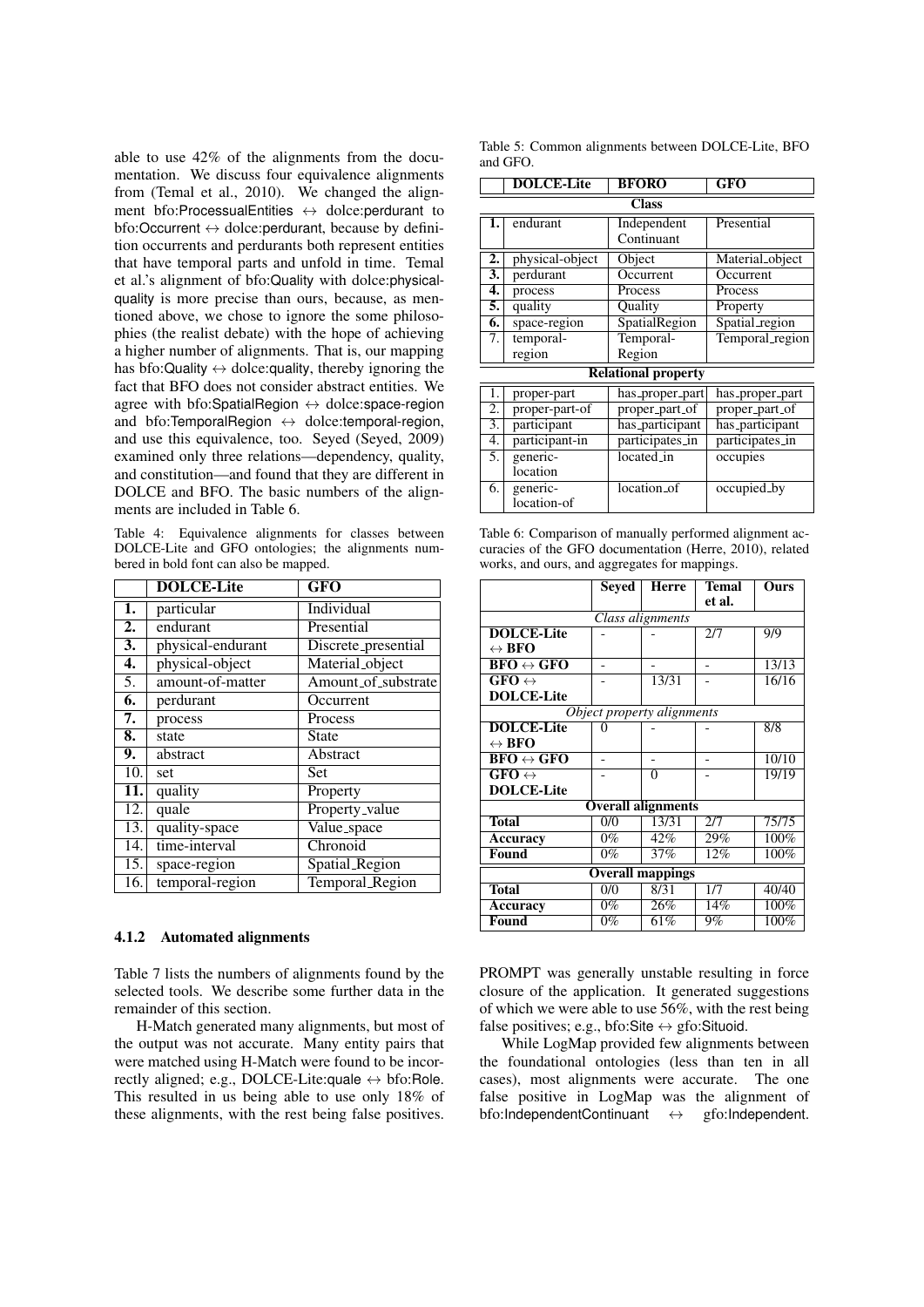|                                         | <b>H-Match</b> | <b>PROMPT</b> | LogMap                     | $YAM++$  | <b>Hot Match</b> | Hertuda  | Optima |
|-----------------------------------------|----------------|---------------|----------------------------|----------|------------------|----------|--------|
|                                         |                |               | Class alignments           |          |                  |          |        |
| $DOLCE\text{-}Life \leftrightarrow BFO$ | 4/16           | 3/8           | 2/2                        | 4/4      | 3/3              | 3/3      | 4/12   |
| $BFO \leftrightarrow GFO$               | 5/31           | 7/12          | 7/8                        | 6/7      | 7/7              | 7/7      | 8/14   |
| $GFO \leftrightarrow DOLCE\text{-}Life$ | 4/25           | 4/8           | 3/3                        | 8/11     | 5/5              | 5/5      | 5/16   |
|                                         |                |               | Object property alignments |          |                  |          |        |
| $DOLCE-Lite \leftrightarrow BFO$        | $\Omega$       | $\Omega$      | $_{0}$                     | 0        | $\Omega$         | $\Omega$ | 0/1    |
| $BFO \leftrightarrow GFO$               | $\Omega$       | $\Omega$      | 4/4                        | $\Omega$ | $\Omega$         | 0        | 1/3    |
| $GFO \leftrightarrow DOLCE\text{-}Life$ | 0              | 4/4           | $\Omega$                   | 5/14     | 5/7              | 6/8      | 2/23   |
|                                         |                |               | <b>Overall alignments</b>  |          |                  |          |        |
| <b>Total</b>                            | 13/72          | 18/32         | 16/17                      | 23/36    | 20/22            | 21/23    | 20/69  |
| Accuracy                                | 18%            | 56%           | 94%                        | 64%      | 91%              | 91%      | 29%    |
| Found                                   | 17%            | 24%           | 21%                        | 31%      | 27%              | 28%      | 27%    |
| <b>Overall mappings</b>                 |                |               |                            |          |                  |          |        |
| <b>Total</b>                            | 10/72          | 11/32         | 16/17                      | 15/36    | 11/22            | 12/23    | 13/69  |
| Accuracy                                | 14%            | 34%           | 94%                        | 42%      | 50%              | 52%      | 19%    |
| Found                                   | 25%            | 28%           | 40%                        | 38%      | 28%              | 30%      | 33%    |

Table 7: Comparison of alignment accuracies of the matching tools and aggregates for mappings.

YAM++ generated many alignments. However, while most of the alignments for DOLCE  $\leftrightarrow$  BFO and BFO  $\leftrightarrow$  GFO were accurate, only about half were accurate for GFO  $\leftrightarrow$  DOLCE. Overall we were able to use almost 64% of its alignments. Like LogMap, YAM++ also incorrectly aligned bfo:IndependentContinuant  $\leftrightarrow$  gfo:Independent. Some of YAM++'s other false positive alignments include dolce:generic-constituent ↔ gfo:has sequence constituent, dolce:qualityspace ↔ gfo:Space and dolce:temporary-proper-part  $\leftrightarrow$  gfo:has\_constituent\_part.

HotMatch generated a fair amount of alignments between the ontologies. Overall, we were able to use 91% of HotMatch's alignments, with just 2 alignments out of all 22 being false positives. Hertuda's output was surprisingly similar to HotMatch's output, with just one more alignment than HotMatch. We were able to use 91% of Hertuda's alignments, with just 2 alignments out of all 23 being false positives. Common false positives in YAM++, Hertuda and Hot-Match were the alignments between dolce:part  $\leftrightarrow$ gfo:has\_part and dolce:part-of  $\leftrightarrow$  gfo:part\_of, which is discussed in Section 4.2.1. Optima generated many alignments for each pair. However, there were many false positives, consequently we were able to use 29% of its alignments overall. This may be because Optima is aimed at aligning large ontologies and the foundational ontologies in question are of reasonable size. Optima incorrectly aligned gfo:Continuous  $\leftrightarrow$ bfo:Continuant, dolce:Region ↔ bfo:SpatialRegion and dolce: dependent-place  $\leftrightarrow$  bfo: Dependent.

### 4.2 Alignment Issues

We have encountered two types of issues in alignment: transitivity, where there was no 'full circle' alignment between some entities of the three ontologies, and approximate alignments, where there is no clear relationship to describe the match.

#### 4.2.1 Transitivity

Transitivity in entity alignments works as follows: if the equivalence relation holds between entities from the first and second ontology and it holds between entities from the second and third ontology; it necessarily holds between entities from the first and third ontology. Applying transitivity to entity alignments assists in detecting errors. For instance, if one were to align dolce: endurant  $\leftrightarrow$  gfo: Persistant, and gfo:Persistant  $\leftrightarrow$  bfo:Continuant, then by transitivity this means that dolce:endurant is equivalent to bfo:Continuant, which is incorrect. In most cases, the foundational ontology alignments are transitive. There were two types of exceptions, being the absence of an entity and what can be termed consequences of conflicting philosophies.

Absence of an entity. An alignment cannot be a candidate for transitivity if there is an equivalence between only two out of the three ontologies. From the three main ontology alignments, the following ones were not transitive due to the absence of an entity:

- Absence of a DOLCE entity (7 cases): bfo:Entity gfo:Entity, bfo:DependentContinuant  $\leftrightarrow$ gfo:Dependent, bfo:ObjectBoundary↔gfo:Material boundary, bfo:Function  $\leftrightarrow$  gfo:Function, bfo:Role ↔ gfo:Role, bfo:has agent ↔ gfo:has\_agent, bfo:agent\_in  $\leftrightarrow$  gfo:agent\_in.
- Absence of a GFO entity (1 case): dolce:spatiotemporal-region ↔ bfo:SpatioTemporalRegion
- Absence of a BFO entity (17 cases): gfo: Individual  $\leftrightarrow$  dolce:particular, gfo:Amount of substrate  $\leftrightarrow$  dolce: amount-of-matter, gfo: State  $\leftrightarrow$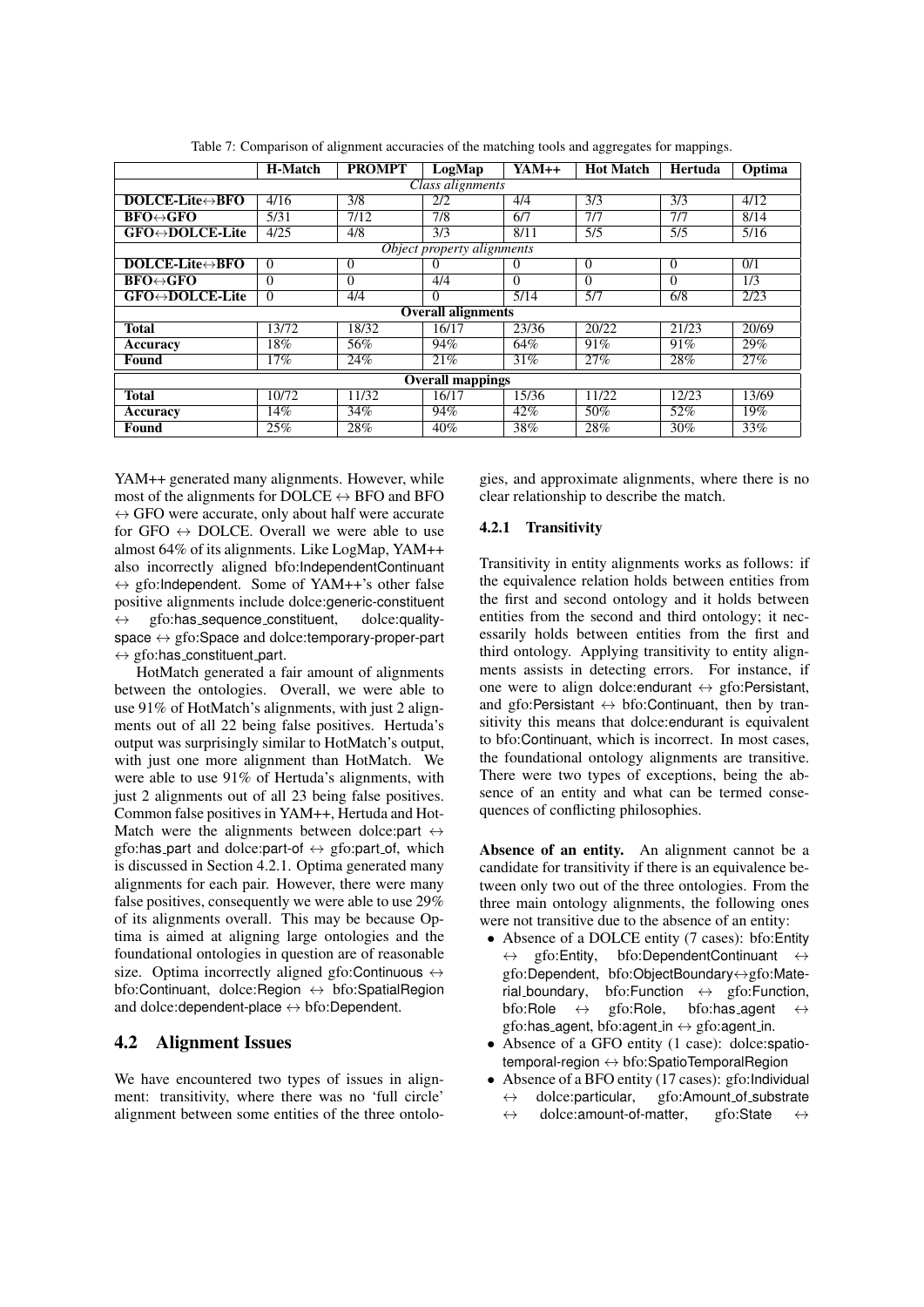$\text{dolec:} \text{state}, \quad \text{gfo:} \text{Abstract} \quad \leftrightarrow \quad \text{dolec:} \text{abstract},$ gfo:Set  $\leftrightarrow$  dolce:set, gfo:Property\_value  $\leftrightarrow$ dolce: quale, gfo: Value space  $\leftrightarrow$  dolce: qualityspace, gfo:Chronoid  $\leftrightarrow$  dolce:time\_interval, gfo:has\_constituant\_part  $\leftrightarrow$  dolce:qenericgfo:has\_constituant\_part  $\leftrightarrow$ consitituant, gfo:constituant\_part\_of  $\leftrightarrow$ dolce:generic-constituant-of, gfo:necessary\_for  $\leftrightarrow$  dolce:generic-dependent, gfo:depends on  $\leftrightarrow$ dolce:generically-dependent-on, gfo:has\_value  $\leftrightarrow$  dolce:has-quale, gfo:value\_of  $\leftrightarrow$  dolce:qualeof, gfo:has\_boundary  $\leftrightarrow$  dolce:boundary, gfo:boundary\_of  $\leftrightarrow$  dolce:boundary-of, gfo:exists at ↔ dolce:q-present-at

From this type of transitivity issue, we see that for the three main ontology alignments, in most cases BFO entities are absent. There are a few cases of absent DOLCE entities and one case of an absent GFO entity.

Conflicting philosophies. The philosophies of foundational ontologies affect their entities to a certain extent. In some cases, two entities that are aligned to each other may not be aligned to the same entity of a third ontology.

- *dolce:physical-endurant* ↔ *bfo:Material-Entity, dolce:physical-endurant* ↔ *gfo:Discrete presential and bfo:MaterialEntity* ↔ *gfo:Material persistant.* Let us align bfo:MaterialEntity ↔ dolce:physical-endurant, ignore their underlying philosophies (i.e., that BFO is an ontology of universals and DOLCE of particulars). However, in GFO, there are two entities for representing this type of entity, based on distinct philosophical notions: gfo:Discrete presential, being subsumed gfo:Individual, is suited for dolce:physicalendurant while gfo:Material persistant, being subsumed by gfo:Universal, is suited for bfo:MaterialEntity.
- *dolce:part* ↔ *bfo:has part, dolce:part* ↔ *gfo:has abstract part and bfo:has part* ↔ *gfo:has part* (idem for their inverses). In DOLCE, both the domain and range of part is particular. In BFORO, there is no domain and range for has part. In GFO, both the domain and range of abstract has part is Item, while both the domain and range for has part is Concrete. The former relational property may be better suited for DOLCE because it is a descriptive ontology and contains abstract entities. The latter is better suited for BFORO as it is a realist ontology, representing the world as is, thereby containing concrete entities only.

The ontology matching tools discussed in Section 4.1.2 misaligned dolce:part  $\leftrightarrow$  gfo:has\_part and their inverses. This is because object property inconsistencies are not fully recognised by reasoners (Keet, 2012), hence their conflicting domains and ranges did not affect the satisfiability of the ontology.

### 4.2.2 Approximate Alignments

There are a number of approximate alignments between foundational ontology entities. By this we mean that they are not equivalent to each other or subsumed by one another, but share some common characteristics. By identifying these relations between these entities, foundational ontology developers could possibly relate them as sibling classes by grouping them both under a common superclass. We mention three of them.

- *dolce:arbitrary-sum, bfo:ObjectAggregate and gfo:Configuration:* All three of these entities describe a collection of something. dolce:arbitrarysum, however, has no unity criterion e.g., a pencil and laundry basket are together a dolce:arbitrarysum, and it can contain both dolce:physicalendurant and dolce:non-physical-endurant entities. dolce: physical-endurant is not restricted just to instances of dolce:physical-object but can possibly include dolce:feature and dolce:amountof-matter. bfo:ObjectAggregate, on the other hand, has overall unity and can be considered as a whole. It is restricted to bfo:Object only, and in the case of BFO, all objects are physical. gfo:Configuration is simply a collection of gfo:Presential facts. gfo:Presentials are not restricted to whole physical objects and can include other gfo:Presential entities. For this reason, it cannot equate to bfo:ObjectAggregate. Furthermore, it holds a restriction that it must contain at least one material entity. dolce:arbitrary-sum could contain physical, non-physical or both entities, with no restrictions.
- *dolce:state and bfo:SpatioTemporalInstant:* DOLCE describes dolce:state by using an example of a rock erosion describing state as a time interval of the erosion is collapsed into a time point. Similarly BFO defines bfo:SpatioTemporalInstant as a "connected spatiotemporal region at a specific moment". The difference between the two lies in the fact that dolce:state is homeomeric while bfo:SpatioTemporalInstant is not.
- *dolce:relevant-part and bfo:FiatObjectPart:* DOLCE describes dolce:relevant-part as a feature that is a relevant part of their host; e.g., the edge of a cube. BFO defines bfo:FiatObjectPart as a material entity that is part of an object but not demarcated by physical discontinuities; e.g., the lower portion of the leg. In this sense they are both part objects that are physical entities. However, it is unclear whether dolce:relevant-part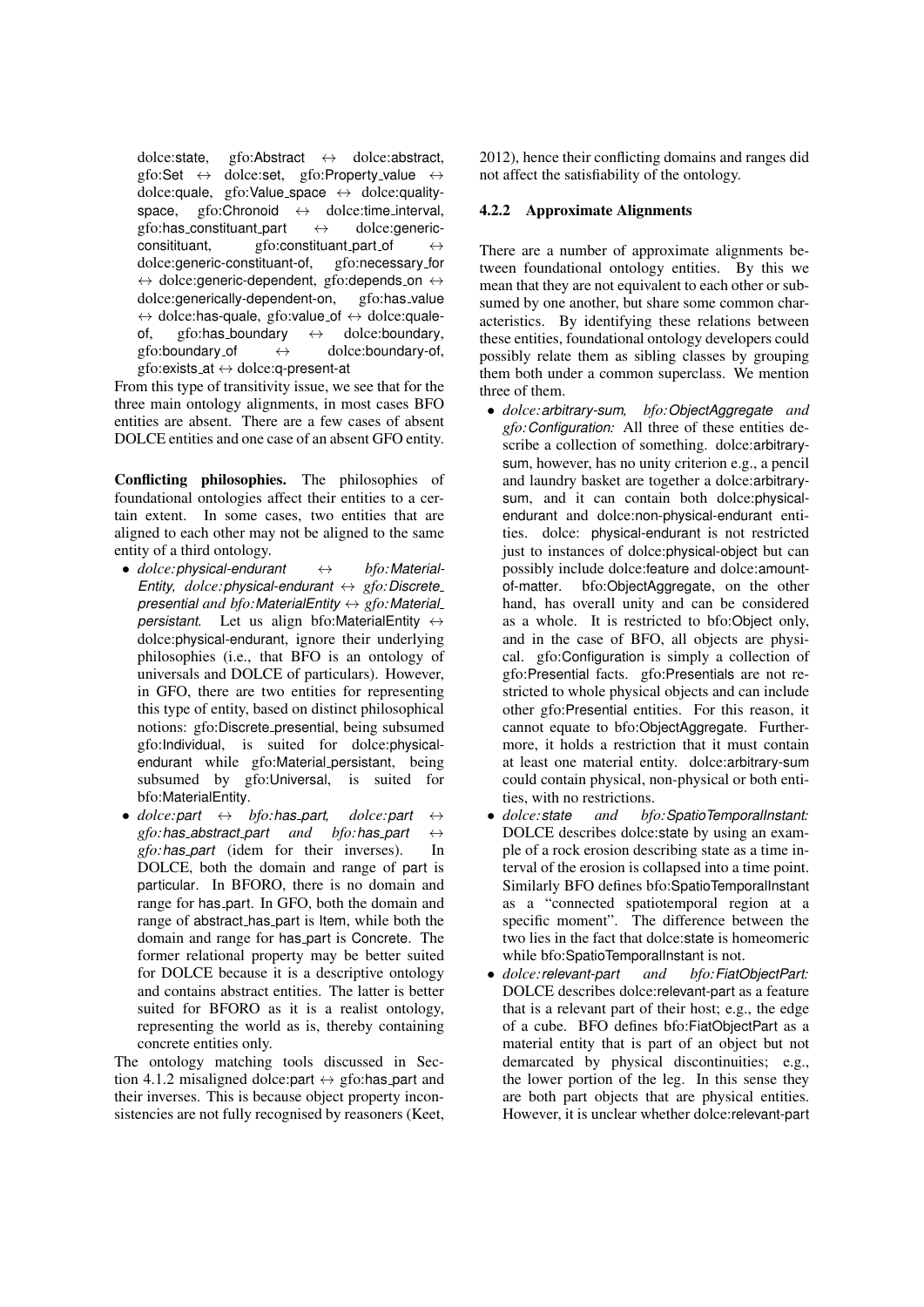is demarcated by physical discontinuities or not and whether BFO's fiat object parts are 'relevant' somehow. This requires further investigation.

## 5 MAPPING AND MERGING

Ontology Mapping uses the alignments from the alignment process to create correspondences between entities in the ontologies. The output from the alignment process is broader, while the output from the mapping process is narrower as inconsistencies affect the mapping process. Merging is performed by creating a new ontology of the source ontologies with their mappings between each other. Ontology mapping and merging was performed by relating classes and object properties in Protégé. Entities were mapped in the order of their level in the hierarchy, from higher to lower level, because foundational ontologies by definition are general high-level ontologies. Therefore, in mapping, preference must be first given to high-level entities to have agreement among general entities and avoid inconsistencies at that level.

Alignments that cannot be mapped due to logical inconsistencies result in unsuccessful mappings. The inconsistencies were identified by using the following method. For each candidate class mapping:

- 1. Assert the equivalence for the found alignment.
- 2. Run the automated reasoner.
- 3. Check if there are any unsatisfiable classes.
- 4. If there are unsatisfiable classes, use the reasoner explanation feature to generate an explanation.
- 5. Analyse explanations.
- 6. Remove inconsistent mapping, if applicable.

For each candidate object property mapping, since object property inconsistencies and flaws are not properly recognised by reasoners (Keet, 2012), we identified inconsistencies by checking if an object property pair's domain and range restrictions are satisfiable by using the above method.

The numbers in bold face in Table 5 represent the alignments that resulted in successful mappings between the common entities of the three main ontologies. From the 14 alignments in Table 5, six successful mappings exist. Recall from the previous section on alignment, there was a total of 85 distinct alignments between all foundational ontologies and related modules, and 75 alignments between the main foundational ontologies. Performing the method to identify inconsistencies in alignments resulted in 42 distinct logical inconsistencies of which 35 alone were from the main ontologies. From all the distinct equivalence alignments, only half were satisfiable and resulted in successful mappings. Comparing these mappings to the alignments found by the tools, LogMap doubled its percentage found to 40% and performed best compared to the six others evaluated (see Table 7, bottom three rows).

To solve inconsistencies in the mapping attempts, we analysed each alignment on the logical explanation for the inconsistency and the description of the entity provided by the foundational ontology developers, and checked whether it was possible to change the alignment from equivalence to subsumption. However, there are still many unsolvable inconsistencies, mainly due to hierarchical and structural differences in the foundational ontologies. Due to space limitations, we describe only a representative selection of the logical inconsistencies and (logically satisfiable) possible solutions; the full list of inconsistencies is available at http://www.thezfiles.co.za/ ROMULUS/.

Inconsistencies due to disjoint classes. For this type of inconsistency, the entities to be aligned are disjoint to each other, either directly, through higherlevel equivalence relations or through their subclasses or superclasses. If entities are disjoint, they cannot overlap, hence cannot be equivalent.

- *dolce:temporal-region gfo:Temporal region bfo:TemporalRegion:* The issue with incompatible temporal regions between BFO, GFO, and DOLCE is depicted in Fig. 1 and is a result of the OWL DisjointClasses class axiom between gfo:Concrete, gfo:Space Time and gfo:Abstract, and between dolce:Abstract and dolce:Perdurant, or, from the other viewpoint: because BFO made TemporalRegion an Occurrent, DOLCE made it Abstract, and GFO neither. This does not seem to be resolvable.
- *bfo:Role gfo:Role:* gfo:Processual role is a subclass of gfo:Role and gfo:Process. gfo:Process is a subclass of gfo:Occurrent. gfo:Occurrent is equivalent to bfo:Occurrent. bfo:Role is a subclass of bfo:Continuant. bfo:Continuant is disjoint to bfo:Occurrent. In this equivalence relation, both gfo:Role and gfo:Occurrent are superclasses of gfo:Processual role, and bfo:Role is a subclass of bfo:Continuant; gfo:Occurrent and bfo:Continuant are disjoint, hence the two classes cannot be equivalent. Solution: Logically, bfo:Role cannot be equivalent to gfo:Role. However, bfo:Role can be subsumed by gfo:Role. Therefore the relation can be changed to gfo:Role subsumes bfo:Role.
- *gfo:necessary for dolce:generic-dependent:* If we were to equate these object properties, we would have to assume that their domains and ranges are equivalent, which is not the case; the situation is depicted in Fig. 2. Solution: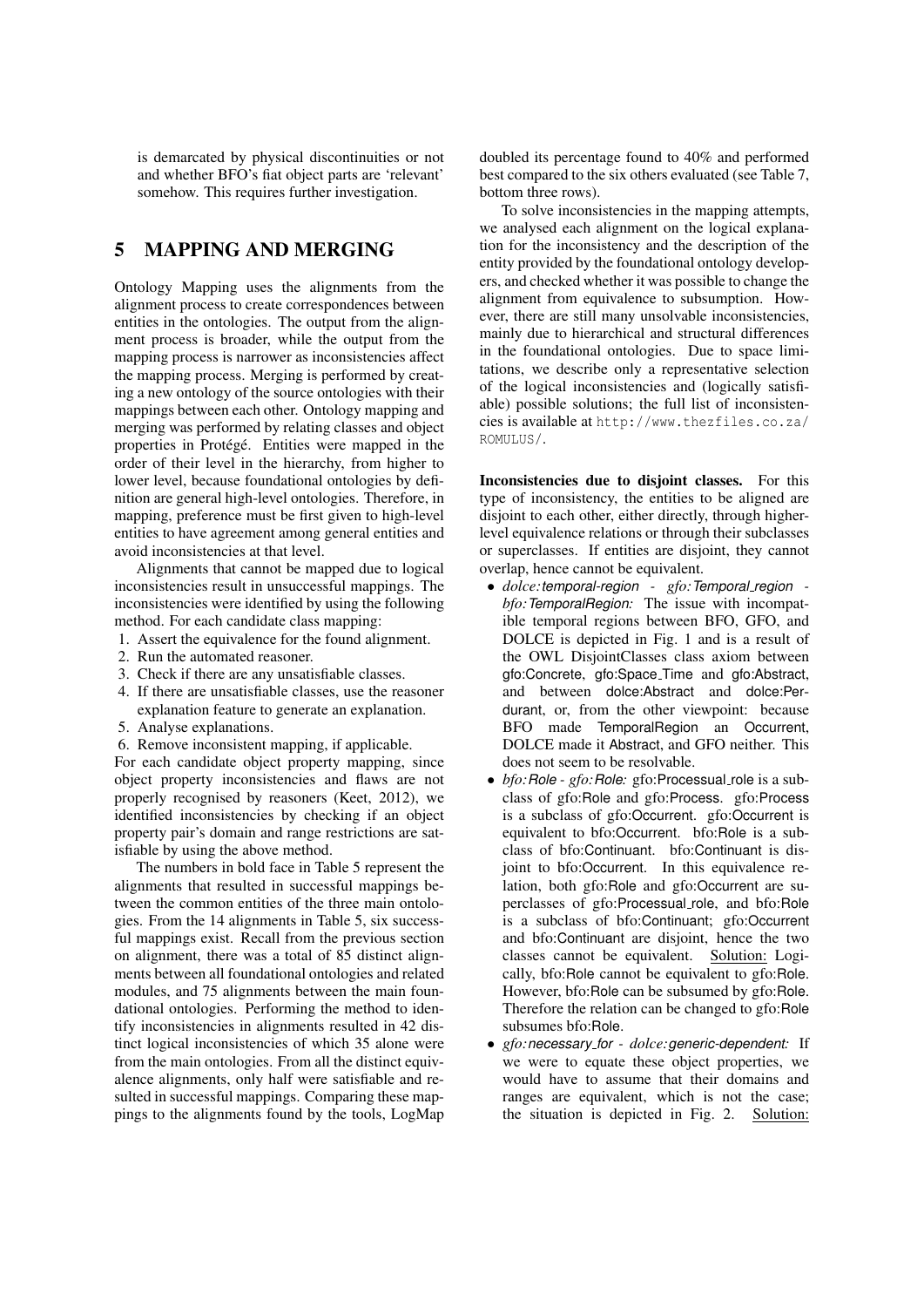

Figure 1: Graphical depiction of why the aligned gfo:Temporal Region, bfo:TemporalRegion, and dolce:temporal-region cannot be mapped in any way without causing an inconsistency; ≡: aligned entities, ×: disjoint entities.





Logically, gfo:necessary for cannot be equivalent to dolce:generic-dependent, because equating their domains and ranges causes inconsistencies. However, dolce:generic-dependent's domain and range, dolce:particular can logically be subsumed by gfo:necessary for's domain and range, gfo:Item. Therefore the relation can be changed to gfo:necessary for subsumes bfo:generic-dependent.

• *dolce:generic-location - bfo:located in:* This issue is due to disjointness among domain/range. dolce:generic-location's range is dolce:particular and bfo:located in's range is bfo:Continuant. bfo:Continuant is disjoint to bfo:Occurrent and bfo:Occurrent  $\equiv$  dolce:perdurant. In DOLCE, perdurant <del>⊑</del> ∃has-Quality.temporallocation-q and the domain of dolce:has-Quality is dolce:particular (the superclass of dolce:perdurant). Thus, bfo:Continuant is disjoint to ∃has-Quality.temporal-location-q, and cannot be equivalent, causing the range restrictions to be unsatisfiable in the alignment. Therefore dolce:generic-location cannot map to bfo:located in.

Other unresolvable cases are, among others, dolce:set - gfo:Set and dolce:quality-space - gfo:Value space.

Inconsistencies due to complement classes. For this type of inconsistency, the entities to be aligned were found to be complements of each other, either directly, through higher-level equivalences or through subsumption. We describe here one such case.



Figure 3: Visualisation of the root cause of the nonmappable bfo:MaterialEntity and gfo:Material persistant; ≡: equivalence mapping, IC = IndependentContinuant.

• *bfo:MaterialEntity - gfo:Material persistant*, which is visualised in Fig. 3. The crucial aspect in GFO is the class axiom Universal  $\sqsubseteq$  ∃instantiated\_by.Item, and the complement for individuals. Concerning mappings, bfo:IndependentContinuant ≡ gfo:Presential. However, GFO has Presential  $\sqsubseteq$  Individual and Individual  $\sqsubseteq \neg \exists$ instantiated by.Item. Thus, gfo:Material persistant is a subclass of gfo:instantiated by some gfo:Item while bfo:MaterialEntity is a subclass of the *complement* of that class, hence bfo:MaterialEntity cannot be equivalent to gfo:Material persistant. Solution: The alignment can be changed into bfo:MaterialEntity - gfo:Discrete presential, which avoids the complement issue but it is not free of argument (recall the "conflicting philosophies" item in Section 4.2.1).

## 6 DISCUSSION

Given the size of the ontologies and our high tolerance by ignoring underlying philosophies, the amount of alignments, and, even more so, the amount of mappings is less than one may have expected; or: once investigated in detail, the foundational ontologies are, at present, not particularly interchangeable even at the logical level. Only six pairwise mappings exist, i.e., they being, essentially, equivalent throughout all three examined foundational ontologies.

Concerning feasibility to carry out automated alignments, in most cases, the tools evaluated with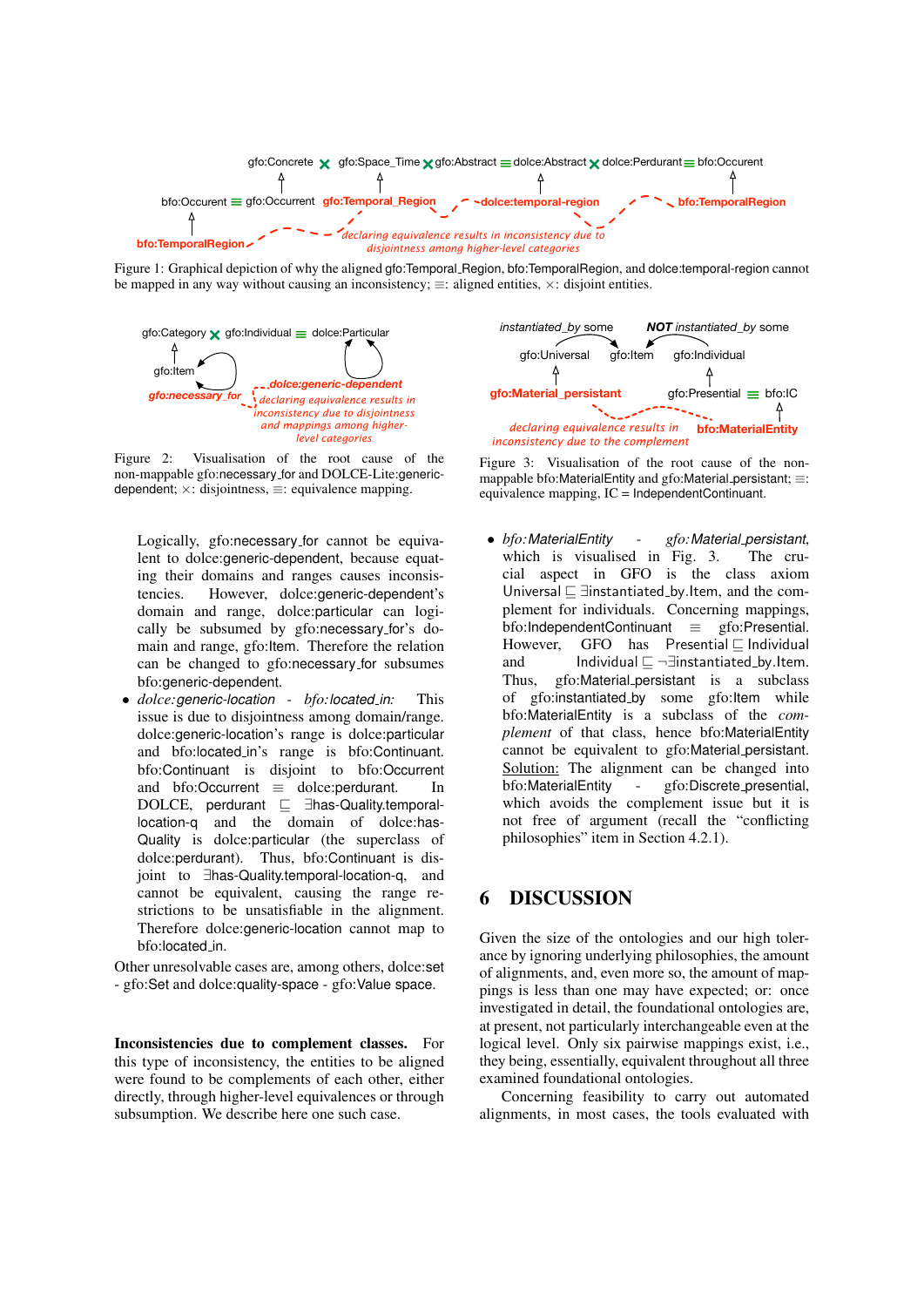the OAEI performed better than the others, with the exception of Optima. LogMap had the highest accuracy, because it also considers the logic-based semantics of the ontologies and uses automated reasoning services throughout the process, therewith eliminating those false positives that would have led to a logical inconsistency. However, LogMap generated very few alignments compared to other accurate tools (YAM++, Hertuda and HotMatch), indicating that the additional heuristics implemented are too strict at least for foundational ontology alignment.

Most false positive alignments generated by the tools, such as bfo:IndependentContinuant  $\leftrightarrow$ gfo:Independent, indicate that the algorithms implement syntactic matching, which, based on the results we obtained, is not sufficient or suitable for foundational ontology matching because many entities have a common syntax e.g., dolce:quality-space  $\leftrightarrow$ gfo:Space both have the string 'space' in common but are entirely different entities; Table 8 includes a selection of such false positives that are caused by syntactic matching in the tools when aligning the three foundational ontologies. The tools failed to recognise simple alignments such as dolce: perdurant  $\leftrightarrow$  gfo: Occurrent, bfo:Quality  $\leftrightarrow$  gfo:Property. In this sense, semantic matching is not considered, or if it is, it fails to recognise synonyms of the philosophical scope on which foundational ontologies are built upon. Structural matching is not an effective method either, due to the fact that the hierarchies and structures of the foundational ontologies differ greatly which causes the root distances of mappable entities to differ. For aligning foundational ontologies, it will be useful if existing semantic matchers would include something alike a 'philosophy WordNet' that specialises in philosophical terms, synonyms, and definitions used in foundational ontologies.

The results of the tool analysis is a good indication of which tools to experiment with for foundational ontology alignment in general. However, they found less than a third of the actual alignments at this stage, and therefore it is still vital to perform manual alignment for foundational ontologies. The tools also did not generate subsumption relations for any of the alignments, but this could perhaps be an extension to the basic idea of LogMap by means of another call to the reasoner. One could investigate whether Optima is useful to identify accurate alignments among the larger foundational ontologies SUMO (Niles and Pease, 2001) and YAMATO (Mizoguchi, 2010).

On a positive note, the systematised list of issues now can be taken up by ontologists. While some of the inconsistencies found are quite elaborate, others should be easier to resolve both ontologically (philosophically) and where in the ontology the entity is Table 8: False positives caused by syntactic matching generated by the alignment tools; the terms in italics represent the strings that are common between aligned entities.

| <b>DOLCE-Lite</b>             | <b>BFO</b>           |
|-------------------------------|----------------------|
| physical-region               | ConnectedSpatio      |
|                               | TemporalRegion       |
| non-physical-object           | <i>Object</i>        |
| region                        | SpatioTemporalRegion |
| <b>BFO</b>                    | <b>GFO</b>           |
| <i>Independent</i> Continuant | Independent          |
| Site                          | Situoid              |
| Continuant                    | Continuous           |
| <b>GFO</b>                    | <b>DOLCE-Lite</b>    |
| has_sequence_                 | generic-constituent  |
| constituent                   |                      |
| has- <i>part</i>              | part                 |
| Space                         | quality-space        |

positioned; e.g., the notion of a mathematical Set is fairly well investigated already, and likewise the different theories of parthood. As such, the results presented here provide a solid foundation for ample ontological investigations. From an engineering viewpoint and in case of urgent need for interoperability, one could take a quite different strategy: OWL 2 EL does not have negation, and therefore it should be possible to assert more mappings between the OWL 2 EL modules of the foundational ontologies. Whether that is the best strategy is a different matter, and it does not take away the substantial list for which there was no transitivity due to 'missing' entities. In any case, we now know that some mappings are possible, hence, also some foundational ontology interoperability.

# 7 CONCLUSION

The foundational ontologies DOLCE, BFO, and GFO were pairwise aligned and mapped. They were aligned manually, which served as the 'gold standard', and with the aid of seven alignment tools. The accuracy and percentage of alignment found were compared, where LogMap had the highest accuracy with 94% and HotMatch and Hertuda as close second, and YAM++ found the most correct alignments (31% of the total manual alignments among the three main ontologies (75)). The evaluation of the tools indicated that the algorithms currently implemented by the tools are not well-suited for foundational ontology mediation. Semantic matching in the tools need to be improved to include philosophical synonyms which are used in foundational ontologies. Declaring the correspondences in all ontology files based on its 85